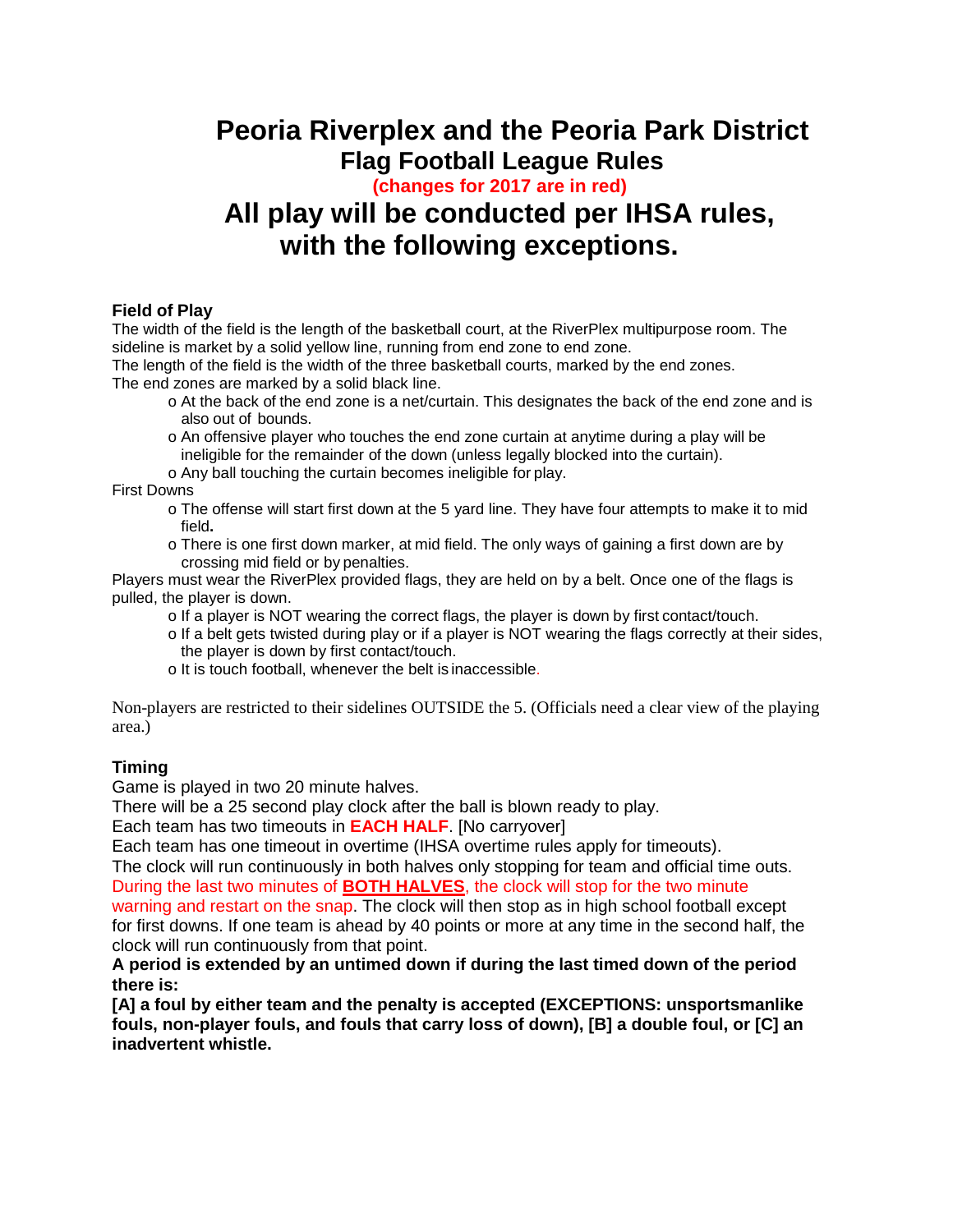The Peoria Riverplex dress code will be enforced.

#### **Dress Code:**

No jewelry is allowed to be worn, such as necklaces, earrings and bracelets. No hard brimmed hats and no dew rags. **OFFENDERS WILL BE REQUIRED TO SIT OUT AT LEAST ONE PLAY AND MAY NOT RE-ENTER THE GAME UNTIL IN COMPIANCE.**

#### **Shirts are to be tucked into the shorts/pants or under the flag belt at all times. Flags must be free and uncovered.**

**Teams will wear the same style shirts/jerseys to the extent possible**.

#### **Shorts/pants cannot have yellow or gold color.**

Shirts/Jerseys will be the same color for all players of a team.

If all players of a team don't have the same color jerseys, **the officials can require that some or the entire team wear mesh pinnies.**

### **If 2 teams have similar colors, the team to wear pinnies can be decided by a coin toss.**

### **Code of Conduct**

The Peoria RiverPlex code of conduct will be enforced.

No obscene language or swearing is allowed.

Fighting will result in an ejection and suspension.

- o Length of suspension will be determined by the RiverPlex staff.
- o All violations of the Peoria RiverPlex code of conduct will be dealt with in a timely manner.
- o All decisions concerning the conduct of a player by the RiverPlex staff are FINAL.

### **Offense**

The offense is allowed to run or pass the ball, anywhere on the field other than inside the 5 yard line.

o Inside the 5 yard line rule:

The QB or Running back (receiver with a forward pass thrown behind the line of

scrimmage) is not allowed to run into the end zone within 5 yards of the end zone. There are no restrictions on formations, however, teams are required to have a center The snap:

Must be a between the legs exchange between the Center and the Quarter Back.

If the quarterback touches the ball, it is dead if it thereafter touches the ground.

A snap over the quarterbacks head is dead where is hits the ground.

The quarterback also has one chance to pick up a snap that rolls to him on the ground. All fumbles are dead at the spot of the fumble.

Midfield is the only first down (except by penalty).

The offense will have 5 seconds to pass the ball or run the ball past the line of scrimmage.

If there is a legal second rusher, the count is off.

A forward pass behind the line of scrimmage, counts as a handoff and the offense still has only five seconds to cross the line of scrimmage. (Note: "inside the 5 rule" applies because it is a handoff)

The QB is defined as a player that takes the snap from the center.

QB cannot run unless defense rushes.

QB can hand the ball, but the ball carrier is subject to 5 second rule and "inside the 5 rule". Blocking must be with arms extended and open hands. No use of forearms, fists, or shoulders in blocking.

It is the offensive rusher's responsibility to avoid contact with the defensive player. Please see offensive rushing penalties.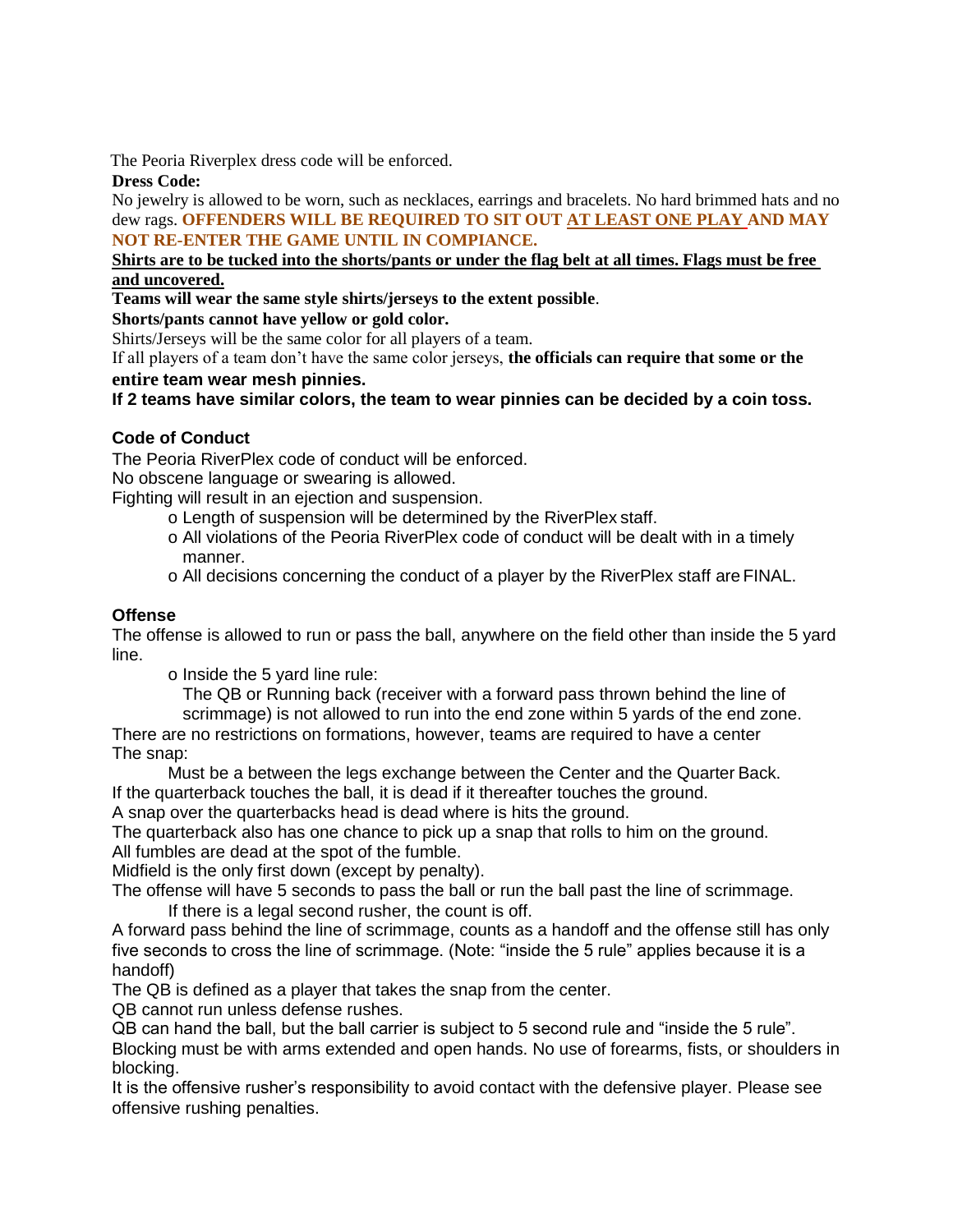**Two point stances [Two point stances O](http://www.pdfcomplete.com/cms/hppl/tabid/108/Default.aspx?r=q8b3uige22)NLY – no other stances may be used by any player, except for the Center.** 

### **Defense**

**NO stances other than two point stances (two feet on the floor, nothing else).**

One defender can rush from any position**, except directly over the center**, on any down. **Additional rushers are** allowed to rush after the three count **or after the ball leaves the QB's hands.**

Defense may not hold to secure the flag.

**Defense may not push a runner out of bounds. [5 yards penalty and down over.] Defense may not push an airborne receiver out of bounds. [If receiver catches/controls the ball, the offense will get the ball at the spot of the push with a first down.]** 

Defensive pass interference will give the offense the ball at the spot of interference with a first down.

If the defense intercepts on a try they score 1 or 2 points on a successful return (depends on whether the offense was going for 1 or 2 points) they will receive 1 or 2 points.

If a defender attempts to or takes the ball from the possession of the ball carrier, the ball is dead at that spot in joint possession and is awarded to the offense.

## **All**

### **Four players are required to start/continue play.**

**Teams must be ready to play within 10 minutes of their start time to avoid a forfeit. Teams that are late less than 10 minutes are deemed to have lost the coin toss.**

Teams will have captains to talk with the officials

o Captains will be at the pre-game talk/coin toss.

o **Captains are the only players the officials will talk with. Any other player attempting to talk with the officials could result in a penalty.**

Non-players must be on the team bench side of the field during the down a**nd outside the 5 at all times.**

**Overtime** will be per IHSA rules from the 2-point try line.

o A coin toss will determine order of possession and end of field to play.

The ball carrier may not flag guard, stiff arm, lower shoulder or dive.

- o The ball carrier is to be in control of their body at all times.
- o Diving is the attempt to gain yards by leaving your feet and not landing on your feet, this puts the offensive player in a position where they are not in control of their body.
- o Flag guarding is the attempt of the offensive player to protect the flags from being pulled, by use of his hands, elbows, football or another body part.
- o It is not flag guarding to cut, spin or any other running style. This is left up to the judgment of the officials and is final when called.